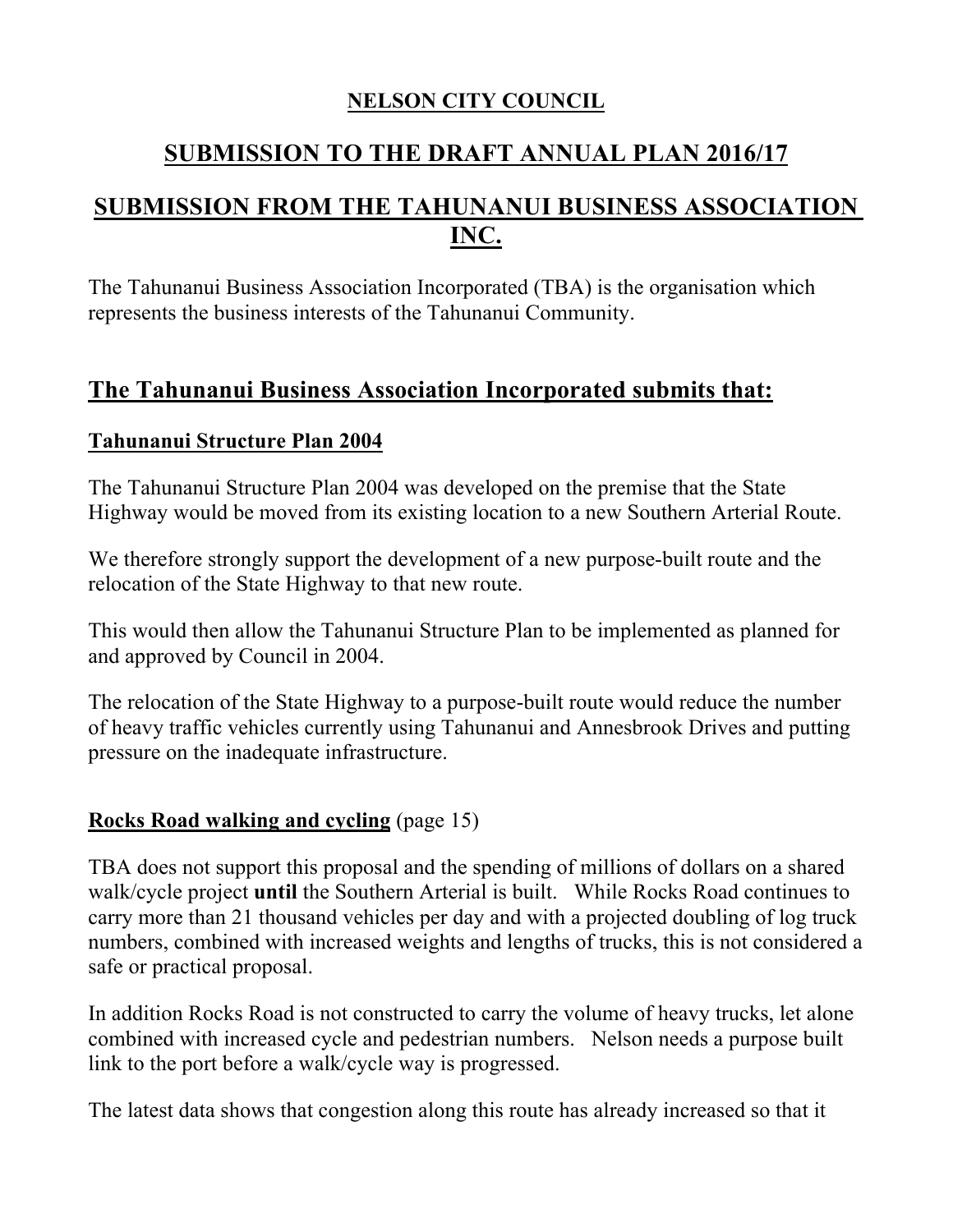severely affects the flow of traffic and is now more continuous than previously.

### **Modellers Pond** (page 110)

Because the Modellers Pond is both a part of the Nelson community's recreational facilities and serves as a detention structure for a large proportion of the Tahunanui flats area stormwater, there are issues of water quality and maintenance.

The TBA supports the Modellers Association in requesting the immediate sealing of the base of the pond with concrete and replacement of the gate structure which controls the outlet of the Pond.

With the release of the recent Opus report on the Modellers Pond we believe the million dollars set aside for the project should be confirmed in an effort to protect this important community asset.

We do not support requiring the Modellers Association to fund raise such a large proportion of the funds for what is essentially a part of the city's stormwater infrastructure. The backtracking caused by the Council's recent resolution to cap its contribution to \$600,000 is contrary to the Long Term Plan.

#### **Airport cycleway** (page 54)

TBA supports the development of cycle linkages between the Waterfront and the Great Taste Trail and has made recommendations regarding routes.

A recreational and tourism cycle link around the Tahuna Beach Holiday Park and the back beach utilising rock protection in this area, and continuing around the Golf Course and Nelson Airport, has the support of TBA who strongly supports the provision of funding to construct this important cycleway.

This would also provide a route for the piping of irrigation water from Bells Island to the Tahunanui playing fields and Golf Course.

#### **Tahunanui cycle network** (page 106)

TBA strongly supports the provision of funding for multiple cycle links through Tahunanui to cater for the different genre of cyclists, including recreational and tourist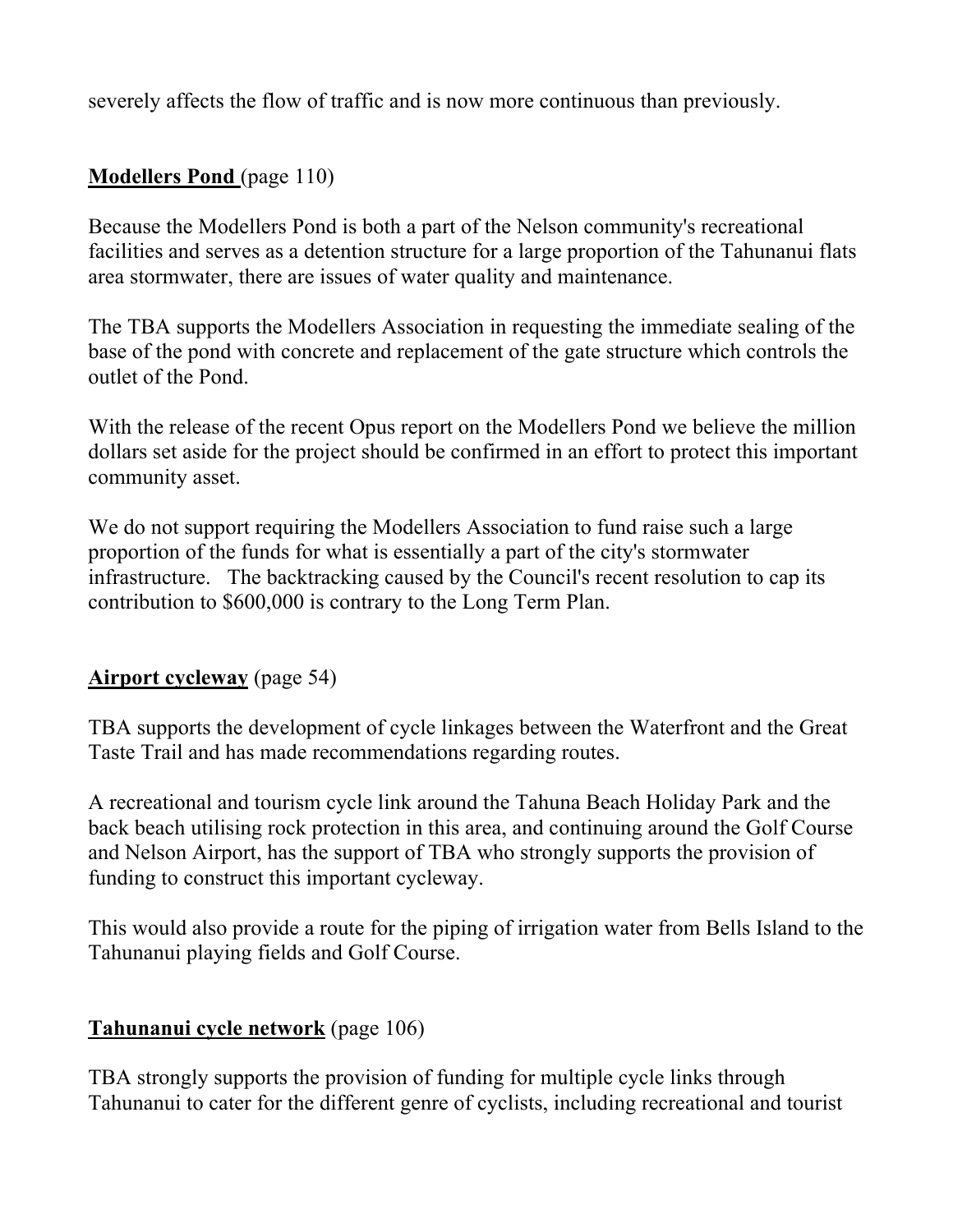cyclists, school pupils, and commuter cyclists.

TBA strongly supports the development of a recreational and tourist cycle link between the Waterfront and the Great Taste Trail around the Holiday Park, Golf Course, and Nelson Airport.

TBA also strongly supports the development of a shared off-road cycle/pathway as a school and commuter cycle link via Muritai Street, Pascoe Street, and Merton Place to the planned junction development adjacent to the Mega Store complex and on to the existing Railway Reserve cycleway to Stoke.

This could utilise the large berm area on the eastern side of Pascoe Street to take cyclists off-road in this area and provide a more direct and safe link. The NCC staff preferred link is less direct and would require the removal of a large number of parking spaces.

### **Piping ditches programme** (page 34)

Piping of the open drain between the Tahunanui Pharmacy and Tahunanui Medical Centre to increase safety and provide additional parking, should proceed urgently.

## **Tahunanui car park** (page 106)

TBA has for many years promoted the development of a public rear parking area behind the Tahunanui Pharmacy and Medical Centre and strongly supports provision of funding for this in accordance with the Tahunanui Structure Plan, which also includes the provision of cross linkages and a safe refuge across Tahunanui Drive. All these items form part of the Council's Parking Strategy for the area.

### **Nightingale Memorial Library upgrade** (page 49)

TBA supports the proposal to bring forward funding for the refurbishment of the Library building.

### **Disabled access to Tahunanui Beach** (page 54)

TBA supports the provision of improved access for those with disabilities.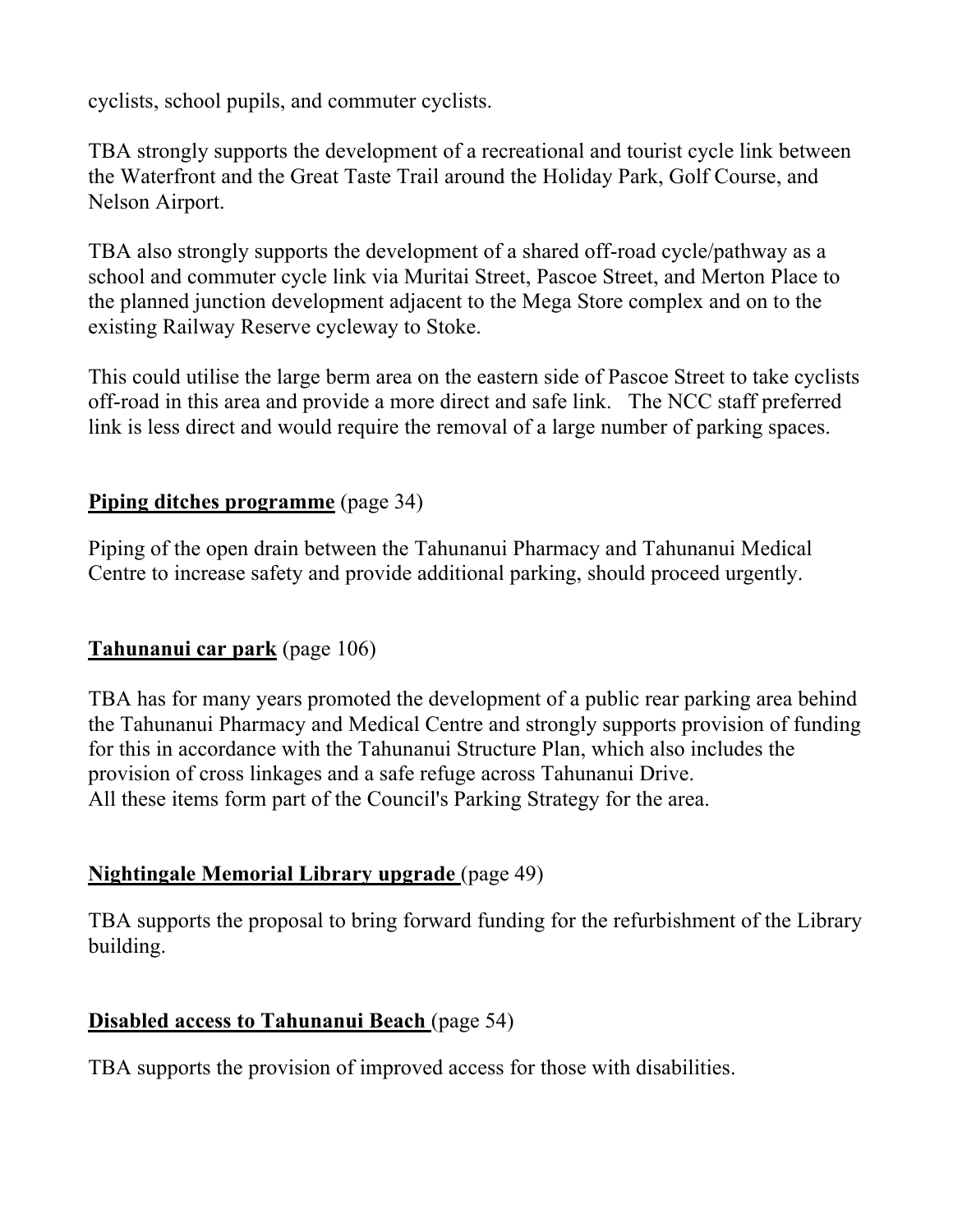### Pacific Building purchase (page 109)

TBA strongly supports the provision of funding for the purchase of adjoining properties to alleviate space constraints at the Tahunanui Community Centre and to enable the expansion of their work in the community.

### **Tahuna Reserve development plan** (page 110)

TBA supports continuation of the path network within the Reserve as provided for with this funding.

### **The following items relate to plans previously adopted by Council and are as yet unresolved:**

## **TAHUNANUI STRUCTURE PLAN**

TBA submits that any policy work 'considering the future development of Tahunanui' should take into account and be in conjunction with the Tahunanui Structure Plan 2004, and include

- Piping the open drain between the Pharmacy and Medical Centre (see above)
- Development of a public rear parking area behind the Pharmacy and Medical Centre (see above)
- The provision of cross block walking linkages through the long block between Beach Road and Tahunanui Drive and Muritai Street
- The provision of a safety refuge on Tahunanui Drive near the intersection with Muritai Street which has been promoted and promised for many years
- Realigning the intersection of Tahunanui Drive and Muritai Street to provide safer entry/exit at this intersection
- Shifting the bus stop from in front of the Sands building to the southern side of the intersection in front of the car sales yard to provide safer bus movement and provide short term parking outside the Sands shops